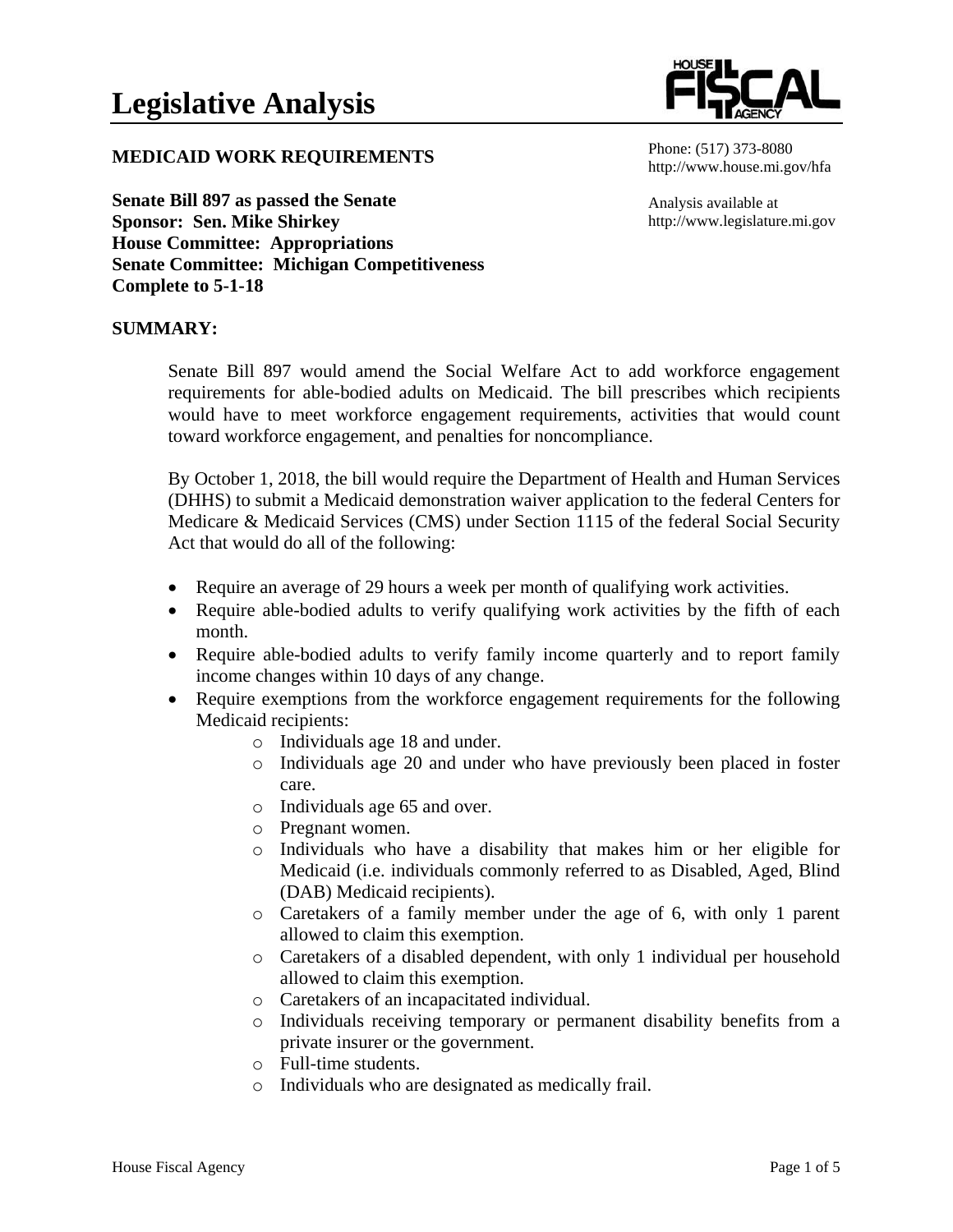- $\circ$  Individuals who have a medical condition that results in a work limitation according to a licensed medical professional.
- o Individuals who have been incarcerated within the last 6 months.
- o Recipients of state unemployment benefits.
- o Individuals who have met the good cause temporary exemption, for individuals who fail to meet the average qualifying work activities amount by up to 40 hours per month.
- Require court-ordered or prescribed substance use disorder treatment to count toward the workforce engagement requirements.
- Allow an individual who resides in a county with an unemployment rate of 8.5% or greater until that county's unemployment rate drops to 5.0% and who is actively seeking employment to be considered in compliance with the workforce engagement requirements.
- Require DHHS to develop a 2-step noncompliance process where an individual who is not compliant with the workforce engagement requirements during the previous month is first issued a warning. Second, if the warned individual does not become compliant within 30 days, the individual is prohibited from receiving Medicaid for 1 year.

The bill defines qualifying work activities as any of the following:

- Employment or self-employment.
- Education, including high school equivalency test preparation and postsecondary education.
- Job training.
- Vocational training.
- Unpaid workforce engagement, including internships.
- Tribal employment programs.
- Participation in substance use disorder treatment.

The bill defines good cause temporary exemptions as any of the following:

- The birth or death of a family member living with the Medicaid recipient.
- Severe inclement weather.
- A family emergency or life-changing event, including divorce or domestic violence.
- A temporary illness or injury.

DHHS would have to implement the Medicaid workforce engagement requirements as outlined in the waiver requirements listed above and to notify able-bodied adults 90 days in advance of the implementation date of October 1, 2019. The bill would also prohibit DHHS from withdrawing, terminating, or amending the waiver, or any subsequent waivers needed to prevent the waiver from lapsing, without the express approval of the legislature through a change in state statute.

The bill would require that Medicaid workforce engagement requirements count toward meeting the work requirements of other public assistance programs.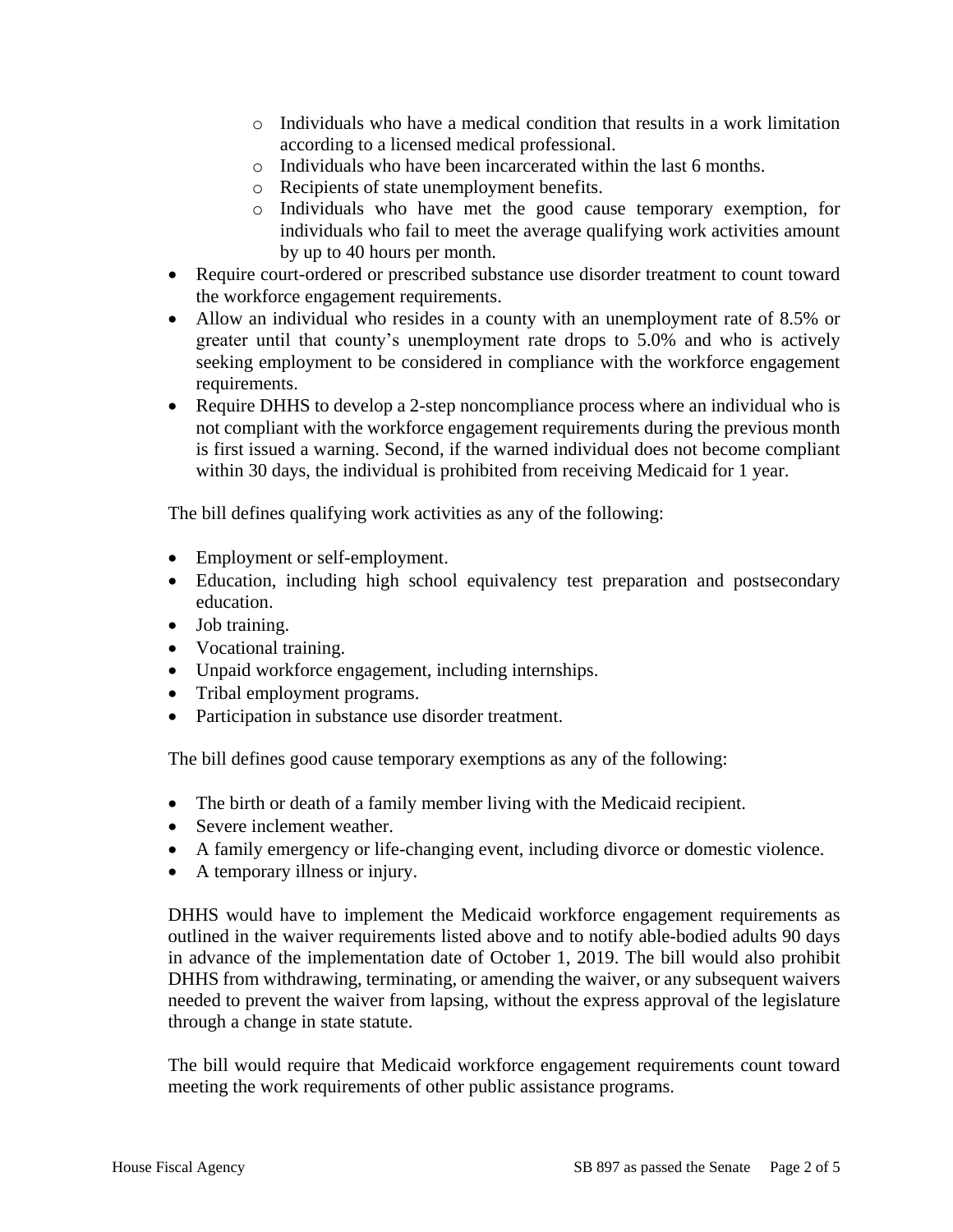The bill would require DHHS to first direct recipients to existing job training resources, child care, transportation, and other supports and would allow DHHS to develop strategies for assisting able-bodied adults meet the Medicaid workforce engagement requirements.

The bill would require DHHS to notify the Governor and the legislature when the waiver is submitted. DHHS would have to conduct surveys to determine the number of individuals no longer receiving Medicaid benefits as a result of obtaining both employment and medical benefits and the number and type of exemptions granted. These surveys would have to show the survey results separately for traditional Medicaid and for Healthy Michigan Plan.

The bill would permit DHHS to conduct random audits to enforce Medicaid workforce engagement compliance.

The bill would take effect 90 days after enactment.

Proposed MCL 400.107a and 400.107b

# **BACKGROUND:**

A March 14, 2017 letter<sup>1</sup> and a January 11, 2018 policy guidance<sup>2</sup> from CMS indicated their openness in allowing states to test, through a Section 1115 demonstration waiver, the hypothesis that work and community engagement activities can improve a Medicaid recipient's health and well-being and can promote independence and self-care.

Since that time, 3 states (Arkansas, Indiana, and Kentucky) have had Section 1115 Medicaid work requirement demonstration waivers approved, and there are a number of other states either with pending waiver applications or debating submitting a waiver application.

# **FISCAL IMPACT:**

Senate Bill 897 would likely lead to upfront, one-time administrative costs, but once fully implemented, would lead to an estimated net state savings of between \$25 million and \$45 million annually. Without actual experience from other states (and with other state fiscal impacts varying significantly), there is not data with which to provide a more precise state fiscal impact.

The most significant fiscal impact would be the forecasted decline in Medicaid caseloads. There are approximately 1.0 million able-bodied adult Medicaid recipients, with an estimated 300,000 adults qualifying for an exemption and 700,000 non-exempt, ablebodied adult Medicaid recipients. House Fiscal Agency estimates a decline of 10% to 15%

<sup>&</sup>lt;sup>1</sup> Found here:<https://www.hhs.gov/sites/default/files/sec-price-admin-verma-ltr.pdf><br><sup>2</sup> Found here:<https://www.medicaid.gov/federal-policy-guidance/downloads/smd18002.pdf>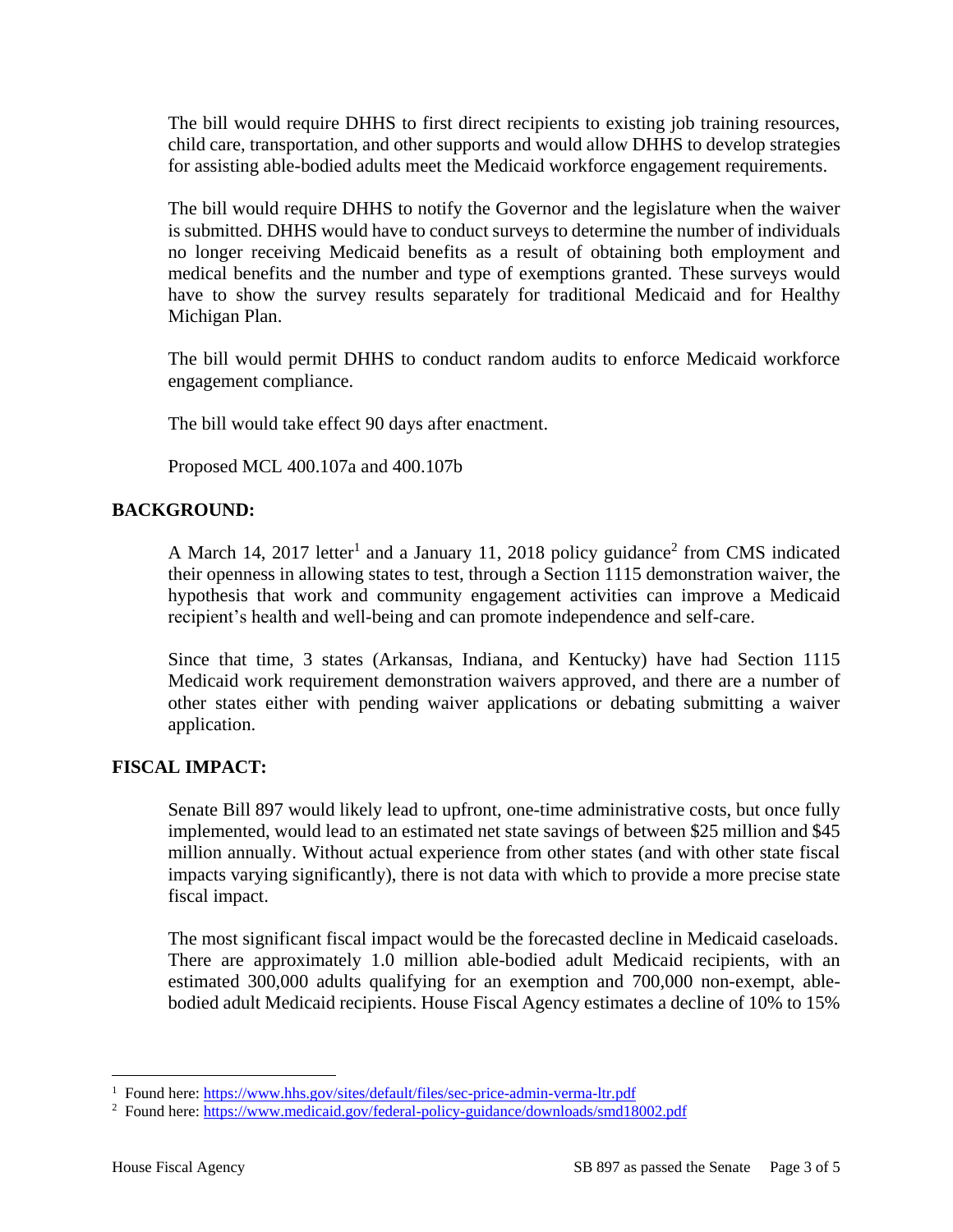in the number of non-exempt, able-bodied adult Medicaid recipients.<sup>3</sup> This estimate is based on the following:

- Other state forecasted caseload reductions ranging from 5% to 15%.
- This bill requiring 29 hours of work rather than 20 hours of work required in the states with an approved demonstration waiver.
- This bill having a longer penalty for noncompliance than the penalties used in the states with an approved demonstration waiver.

Once fully implemented, at an average annual cost per case for an able-bodied adult of \$4,300, Medicaid costs would decline by an estimated \$301.0 million to \$452.5 million Gross (\$45.3 million to \$68.0 million GF/GP). The state share of any caseload decline would be less than the regular Medicaid state matching requirement of 35.55% as at least 70% of the able-bodied adults receive Medicaid through the Healthy Michigan Plan, which has a lower state matching requirement.

The other significant fiscal impact would be the added administrative casework and information technology updates required to verify hours worked, qualifying exemptions, and other casework each month for the approximately 1.0 million able-bodied adults receiving Medicaid. Other state fiscal estimates for added administrative costs have ranged from as low as \$17.5 million to as high as \$70.0 million. This range varies significantly because of the different ways in which this added casework can be verified (e.g. automated reporting and self-attestations require less administrative casework than other ways to verify information).

This bill is silent on the specific methods for verifying the information provided by ablebodied adults receiving Medicaid. Recently, DHHS added monthly work requirements for able-bodied adults without dependents on the Food Assistance Program without receiving additional state appropriations for casework or information technology updates. Based in how DHHS implemented this recent policy change to the Food Assistance Program, House Fiscal Agency estimates the state administrative costs of this bill to be on the lower end of the range listed above at \$30.0 million for the first year and between \$15.0 million to \$25.0 million in ongoing administrative costs. The first year costs would be higher than ongoing administrative costs based on needed information technology updates in the state's eligibility determination software.

With a reduction in Medicaid expenditures, state health insurance claims assessment (HICA) revenues would have a corresponding reduction to the extent that Medicaid expenditures are not offset by additional health insurance claims from Medicaid recipients who would now receive or purchase other health insurance. For every 10,000 individuals no longer receiving Medicaid and not enrolled in employer-sponsored health insurance, HICA revenues would decline by \$430,000.

 $\overline{a}$ 

<sup>&</sup>lt;sup>3</sup> A 70,000 to 105,000 caseload decline would reduce total Medicaid caseloads by 3% to 4%.